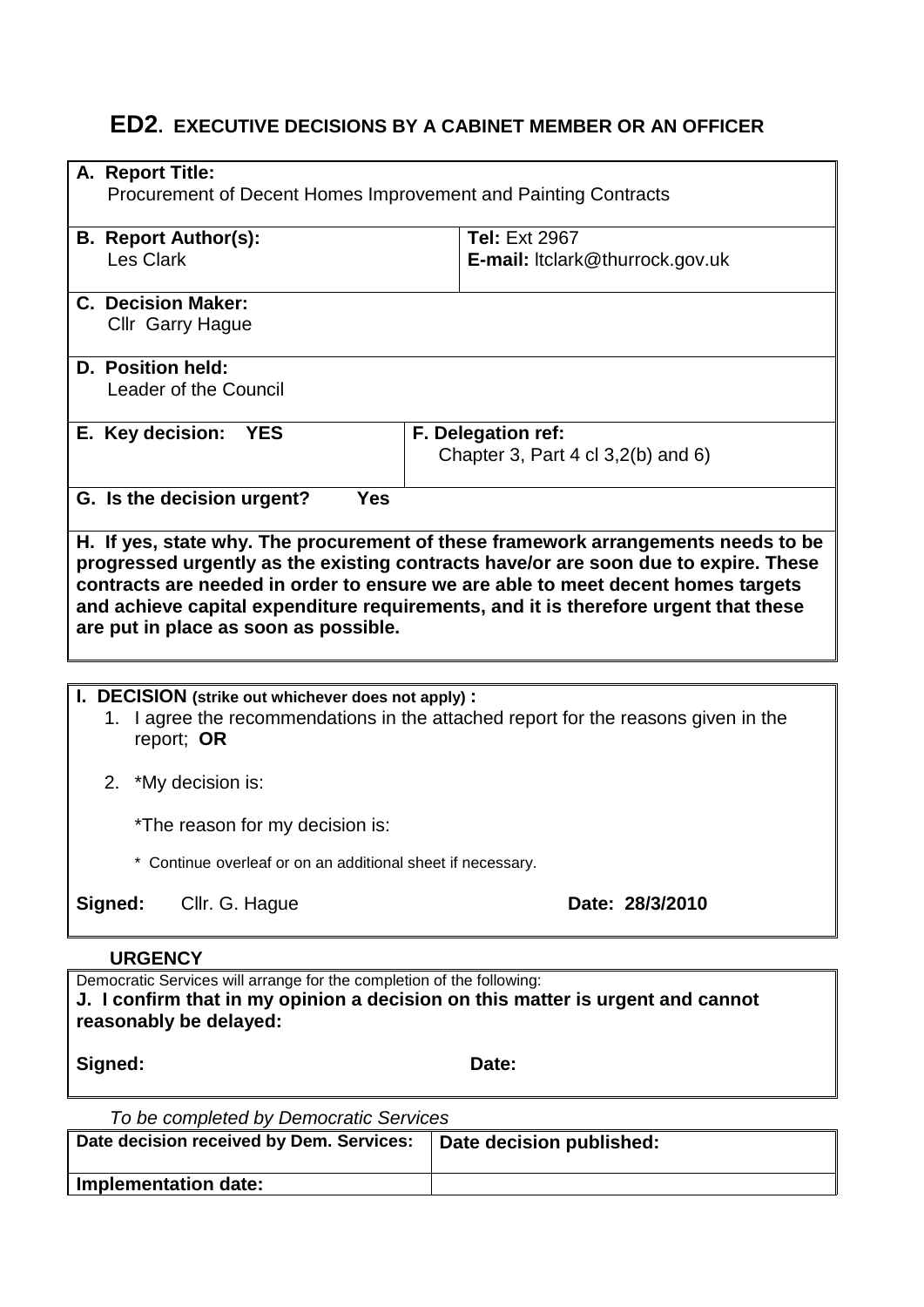| <b>Relevant O &amp; S Committee:</b> |  |
|--------------------------------------|--|
|                                      |  |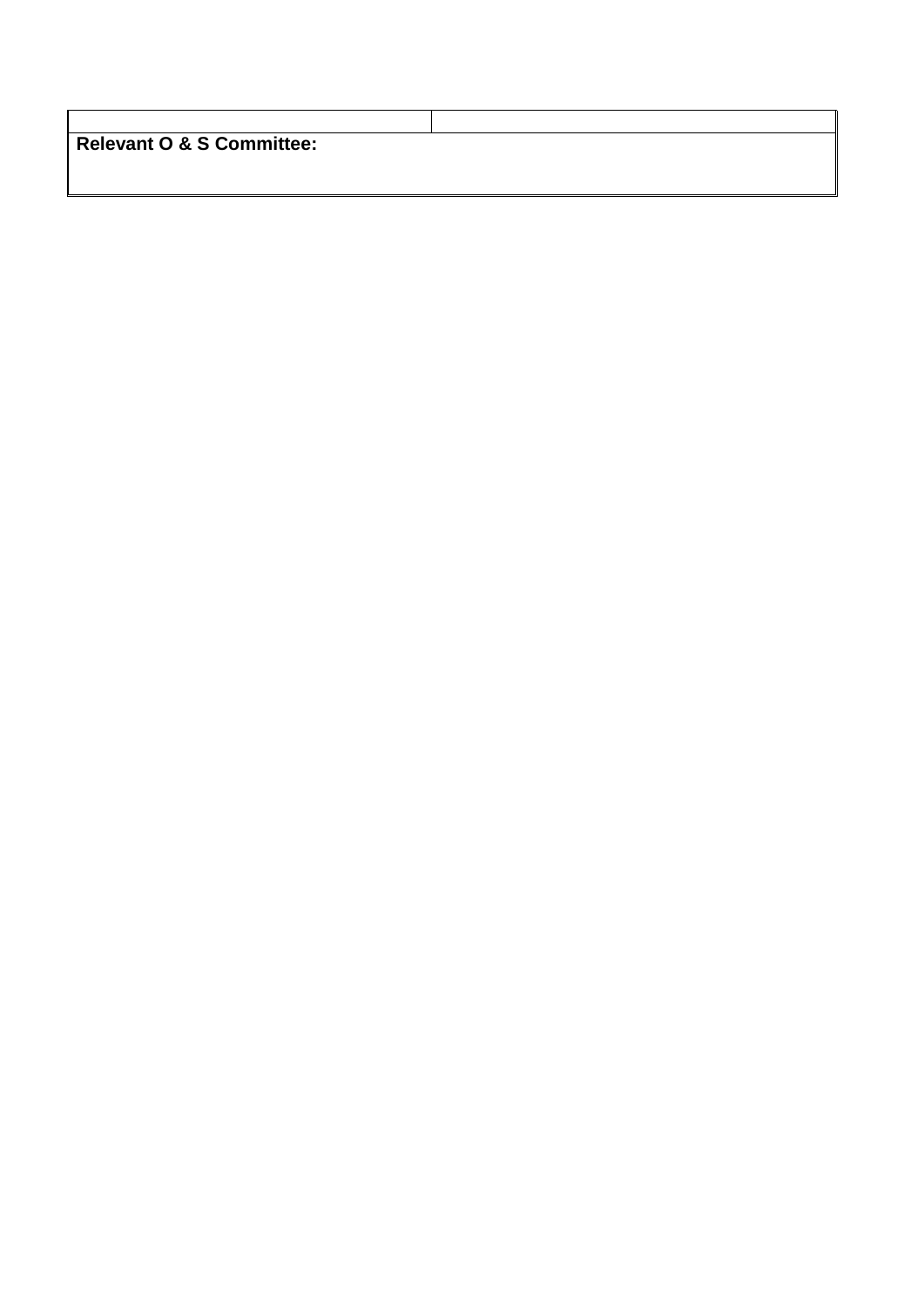| <b>15 March 2010</b>                                                                                                                                      |                             | <b>ITEM</b> |  |  |
|-----------------------------------------------------------------------------------------------------------------------------------------------------------|-----------------------------|-------------|--|--|
| <b>Cabinet</b>                                                                                                                                            |                             |             |  |  |
| Procurement of Decent Home Improvement and Painting<br><b>Contracts</b>                                                                                   |                             |             |  |  |
| Portfolio Holder: Cllr Tunde Ojetola                                                                                                                      |                             |             |  |  |
| Wards and communities affected:<br>All                                                                                                                    | <b>Key Decision:</b><br>Yes |             |  |  |
| <b>Accountable Head of Service: Maureen McEleney, Interim Head of Housing</b>                                                                             |                             |             |  |  |
| <b>Accountable Director:</b> Lorna Payne, Director Community Wellbeing                                                                                    |                             |             |  |  |
| This report is Public                                                                                                                                     |                             |             |  |  |
| <b>Purpose of Report:</b> To seek approval from Cabinet to proceed with the tendering<br>of the Decent Home Improvement and Painting framework agreements |                             |             |  |  |

# **EXECUTIVE SUMMARY**

The following two framework agreements are now due for renewal:

- Decent Home Improvement
- Internal & External Painting

The current call off contract for Decent Home improvement work expires on 28 May 2010. The final call off contract for internal and external painting expired on 1 January 2010.

New frameworks will provide the basis for the award of future refurbishment and planned maintenance contracts to enable the Council to effectively maintain the housing stock, meet Decent Home obligations and provide other refurbishment works.

A competitive procurement process evaluated on both quality and price will provide opportunities for improving quality and value for money.

The Framework Agreements allow the Council the flexibility to enter into specific contracts with the selected contractors under the Framework, without undergoing separate, lengthy and expensive procurement exercises for each contract.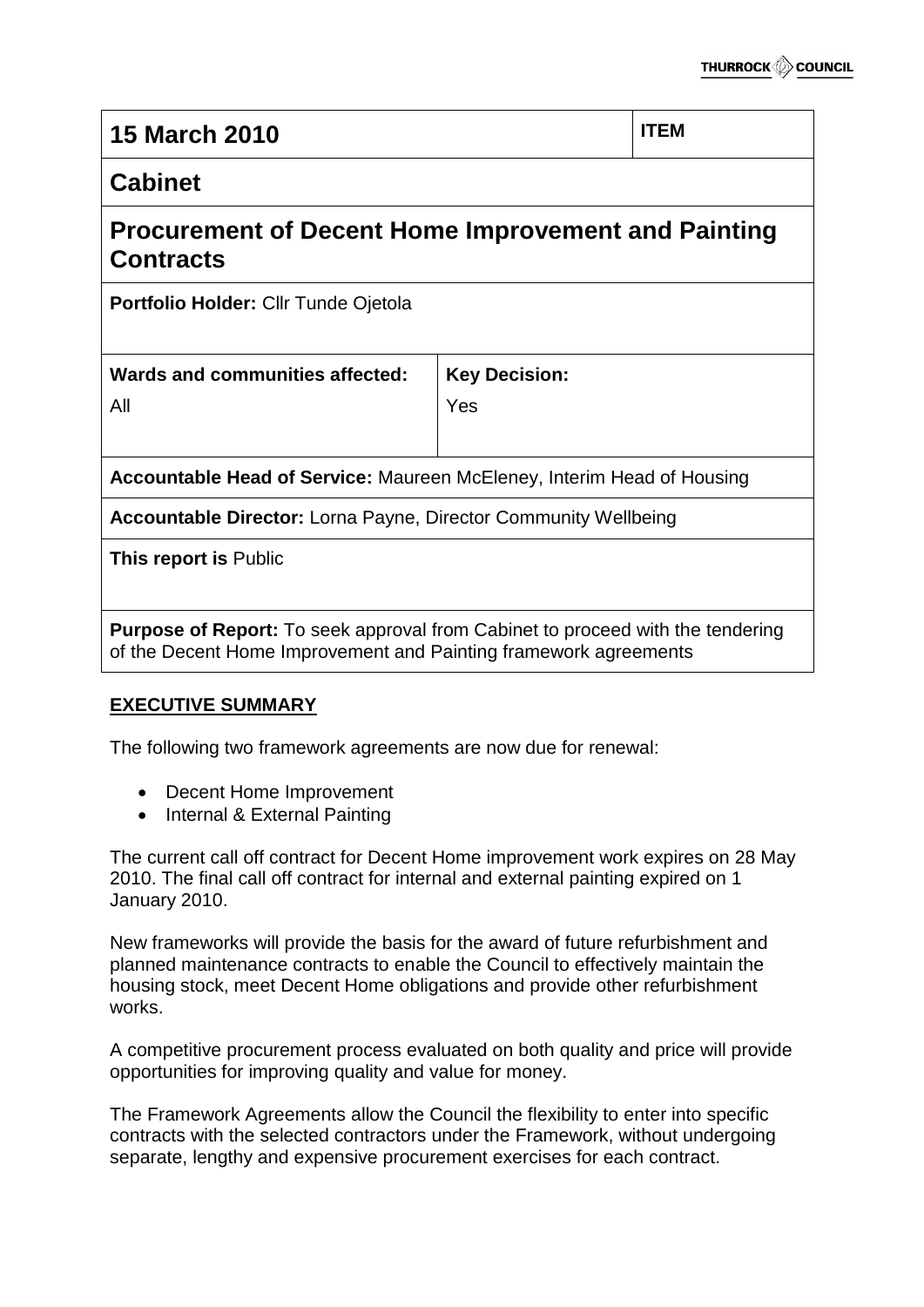The total value of contracts that may be drawn down or called off under the proposed Decent Homes Framework Agreement is estimated at a maximum of £4-5million over the 4 year period, although it should be noted that under the terms of the framework agreement, the Council retains flexibility in this regard and is not contractually bound to enter into contracts, to that value or at all.

The same is the case for the proposed Internal & External Painting Framework Agreement - the total value of contracts that may be drawn down or called off under the Internal & External Painting Framework Agreement is estimated at a maximum of £4-5million over the 4 year period

## **1. RECOMMENDATIONS:**

- 1.1 That Cabinet approves the invitation of tenders in accordance with EU procurement procedures for two Framework Agreements, being the Decent Homes Framework Agreement and the Internal & External Painting Framework Agreement, each for a term of four years.
- 1.2 That following a selection procedure compliant with the EU procurement regulations, the subsequent decision to enter into the Framework Agreements be delegated to the Accountable Director reporting back to the Portfolio Holder, such report to detail the selection procedure results, and compliance with the EU procurement regulations.

# **2. INTRODUCTION AND BACKGROUND:**

- 2.1 A framework agreement is a term contract between the Council and one or more suppliers, setting out a structure that allows individual 'call off' contracts to be formed which relate to a particular item of work.
- 2.2 Potential advantages are:
	- Reduction in tendering costs
	- Reduction in construction costs and fees, due to economies of scale
	- Increasing efficiency as parties build long business relationships
- 2.3 The Council has spent up to £4m on kitchen & bathroom refurbishments in 2009/10 in order to meet our Decent Home obligations. The backlog of Decent Homes work has now been completed, and in the future this work will address newly arising need, and is therefore likely to continue to a value of approximately £1m each year.

The Council currently spends approximately £1.3m each year maintaining the housing stock through its seven year cyclical maintenance programme of external repairs and painting. The Council also paints internal communal areas on a seven year cyclical programme and also provides an assisted internal decoration service to Council tenants who are registered disabled and/or over government retirement age. Tenants' who qualify for the assisted scheme are able to have their home decorated once every 7 years or have one room of their choice decorated each year.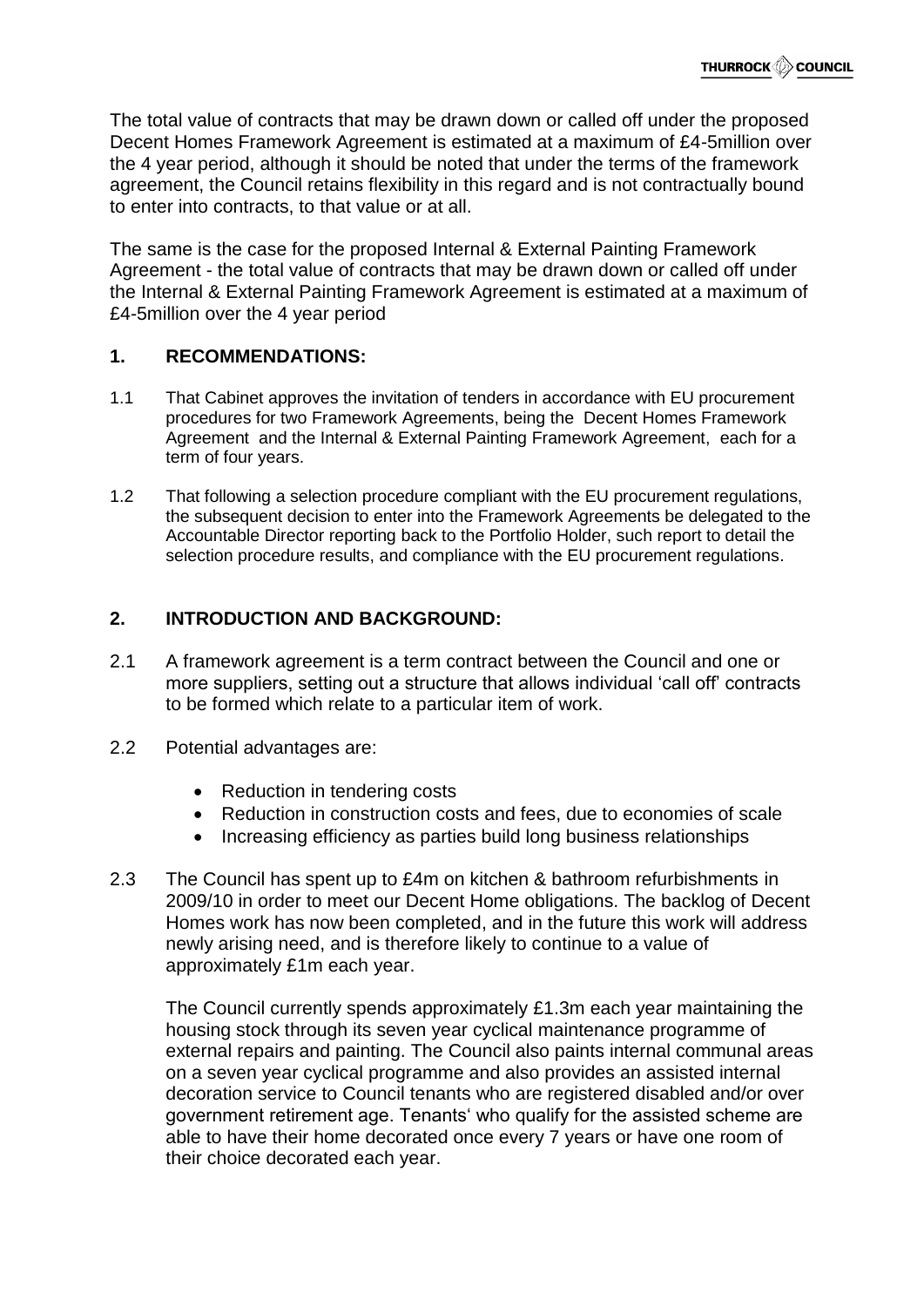- 2.4 The framework agreement does not guarantee any minimum quantity or value of work during the agreement period but 'call off' contracts can be let periodically under the umbrella of the Framework Agreements allowing them to be tailored to better suit the needs of the Council at that time ensuring flexibility whilst maintaining value for money in future years.
- 2.6 The Framework Agreements will include provisions to enable contracts to be awarded for works other than Housing projects such as refurbishment and decoration of Education and public buildings providing further flexibility and value for money to other Council Services where such works are needed.
- 2.7 New four year contractual relationships and improved specifications are aimed at encouraging collaborative and innovative working practices which will improve customer satisfaction and help reduce costs.

## **3. ISSUES AND/OR OPTIONS:**

- 3.1 It is proposed that the Framework Agreements each be for a maximum length of four years, as this is a requirement under EU Regulations.
- 3.2 Both agreements, due to their potential value over the four year term, are subject to EU procurement legislation. The first stage of this process has been completed up to evaluation of Pre Qualification Questionnaires.
- 3.3 Following Cabinet approval it will be possible for the selected bidders to be invited to tender. The procurement programme is as follows:

| <b>Action</b>              | <b>Number of Days</b> | <b>Cumulative</b><br><b>Number of Days</b> |
|----------------------------|-----------------------|--------------------------------------------|
| Invitation to Tender [ITT] | 40                    | 40                                         |
| <b>Tender Evaluation</b>   | Up to $20$            | 60                                         |
| <b>Cabinet Decision</b>    | 5                     | 65                                         |
| <b>Standstill Period</b>   | 10                    | 75                                         |

3.4 Existing service providers may be subject to Transfer of Undertakings (Protection of Employment) Regulations 2006. Details are included within the tender documentation.

# **4. CONSULTATION (including Overview and Scrutiny, if applicable)**

- 4.1 This report has not been considered by the Overview and Scrutiny Committee.
- 4.2 The framework agreement allows for further consultation with all stakeholders prior to the award of any future contract under the agreement. This will include the required statutory consultation and involvement of tenants in the procurement process under the new duties set out by the Tenants Service Authority (TSA) to involve tenants. Part of this involvement with tenants will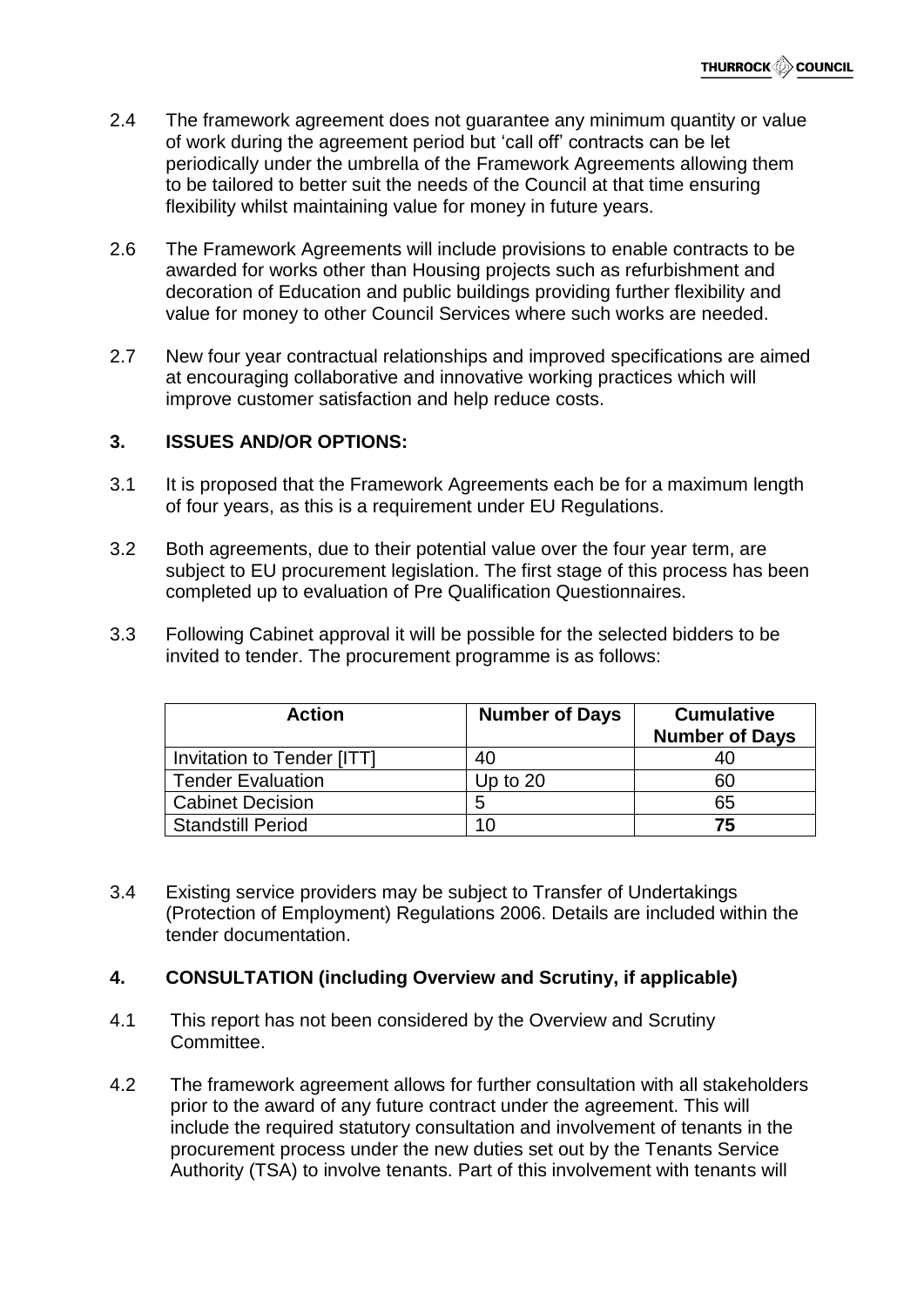include the agreement of an enhanced Decent Homes standard. In addition statutory leaseholder consultation will also be required.

# **5. IMPACT ON CORPORATE POLICIES, PRIORITIES, PERFORMANCE AND COMMUNITY IMPACT**

5.1 The formation of these Framework Agreements will enable the Council to continue to meet its Decent Homes and planned maintenance obligations.

## **6. IMPLICATIONS**

#### 6.1 **Financial**

Implications verified by: Michael Jones Telephone and email: 01375 652772

There are no direct financial implications associated with the report at this stage. However, once the frameworks are in place, financial implications will arise as the Capital programme is assembled, from the overall budget allocation of £5,819 million.

The framework will aim to achieve value for money in the delivery of the HRA Capital programme.

#### *6.2 Legal*

Implications verified by: Daniel Toohey Telephone and email: 01375652782

The procurement of the Framework Agreements will need to be conducted in compliance with the EU requirements set out in the Public Contracts Regulations 2006.

In order to ensure that existing Leaseholders provide contributions for repairs, consultation must also be carried out in compliance with Section 20 of the Landlord and Tenant Act 1985, as amended by the Commonhold and Leasehold Reform Act 2002.

It is a requirement of the Public Contracts Regulations 2006 that Framework Agreements be for a maximum of four (4) years.

Legal Services are advised by the report author that the existing Framework Agreements for Decent Home Improvement and Internal & External Painting expire in May 2010 and January 2010 respectively. Contracts will not be able to be called off under those previous Framework Agreements once those previous Framework Agreements expire.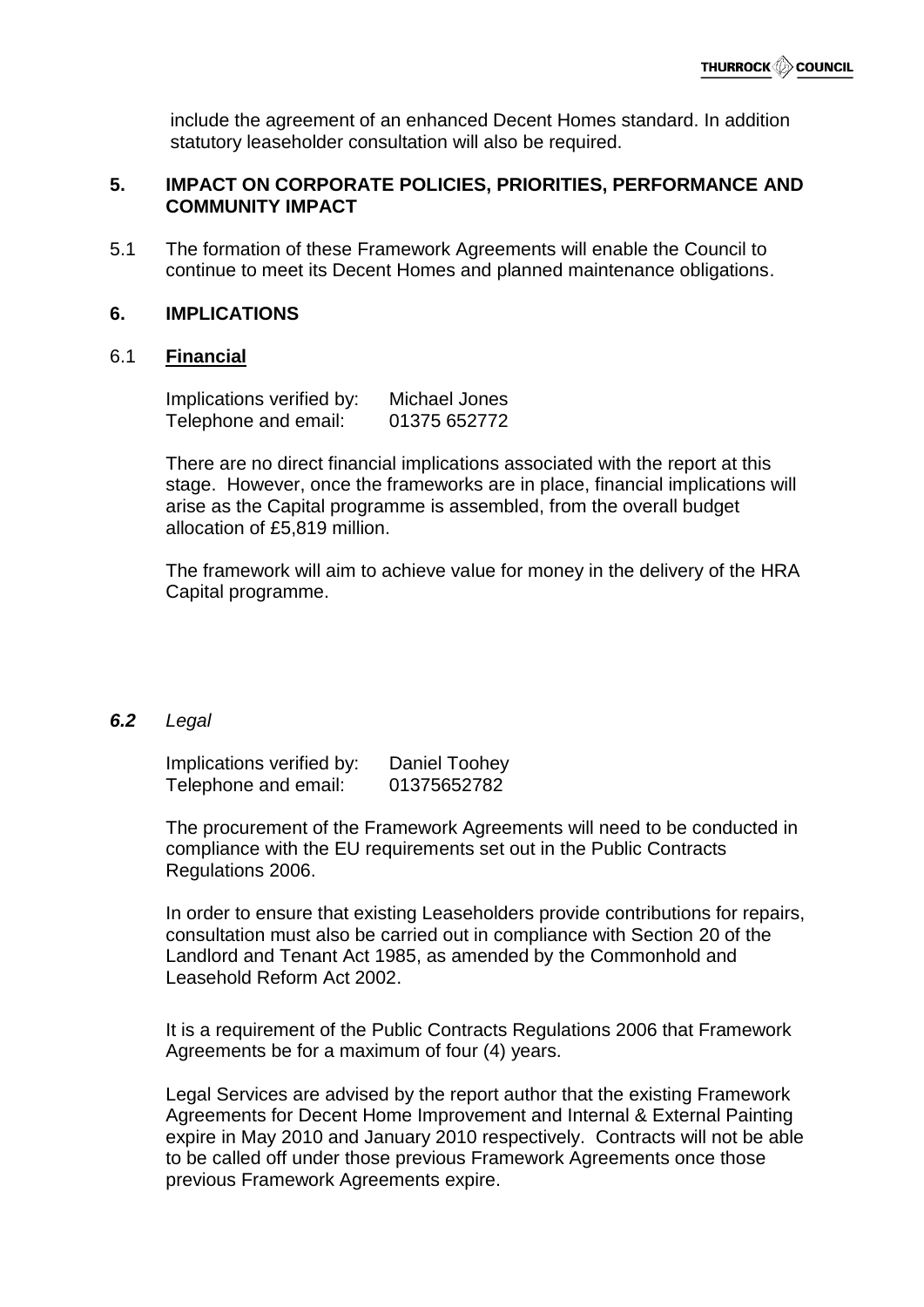Legal Services and Procurement Services are available to provide ongoing advice and assistance in relation to the procurement process to ensure compliance.

Rule 8.6 of the Council's Constitution permits the setting up of a project specific scheme of delegation for the procurement of frameworks at the beginning of the commissioning process to ensure timely approvals at key stages.

# 6.3 **Diversity and Equality**

Implications verified by: Samson DeAlyn Telephone and email: 01375 652472 Sdealyn@thurrock.gov.uk

There are no direct diversity implications arising from this report. Although Cabinet should note that where a public authority has a contract with a private company to carry out its functions, the public authority remains responsible for meeting the general equality duties that apply to those functions. It is possible to review and address any future issues during the award of 'call off' contracts under the framework agreements.

**6.4** Other implications

#### 7.0 CONCLUSIONS:

**The procurement approach set out in this report will enable the Council to continue to meet its Decent Homes and planned maintenance obligations with additional scope to undertake works to other Council buildings whilst ensuring flexibility and value for money.**

## **BACKGROUND PAPERS USED IN PREPARING THIS REPORT**:

 Contract documents: Contact Officer: Nicholas Harrison Tel. 01375652018

# **APPENDICES TO THIS REPORT:**

• Not applicable.

## **Report Author Contact Details:**

**Name:** Les Clark **Telephone:** 01375 652967